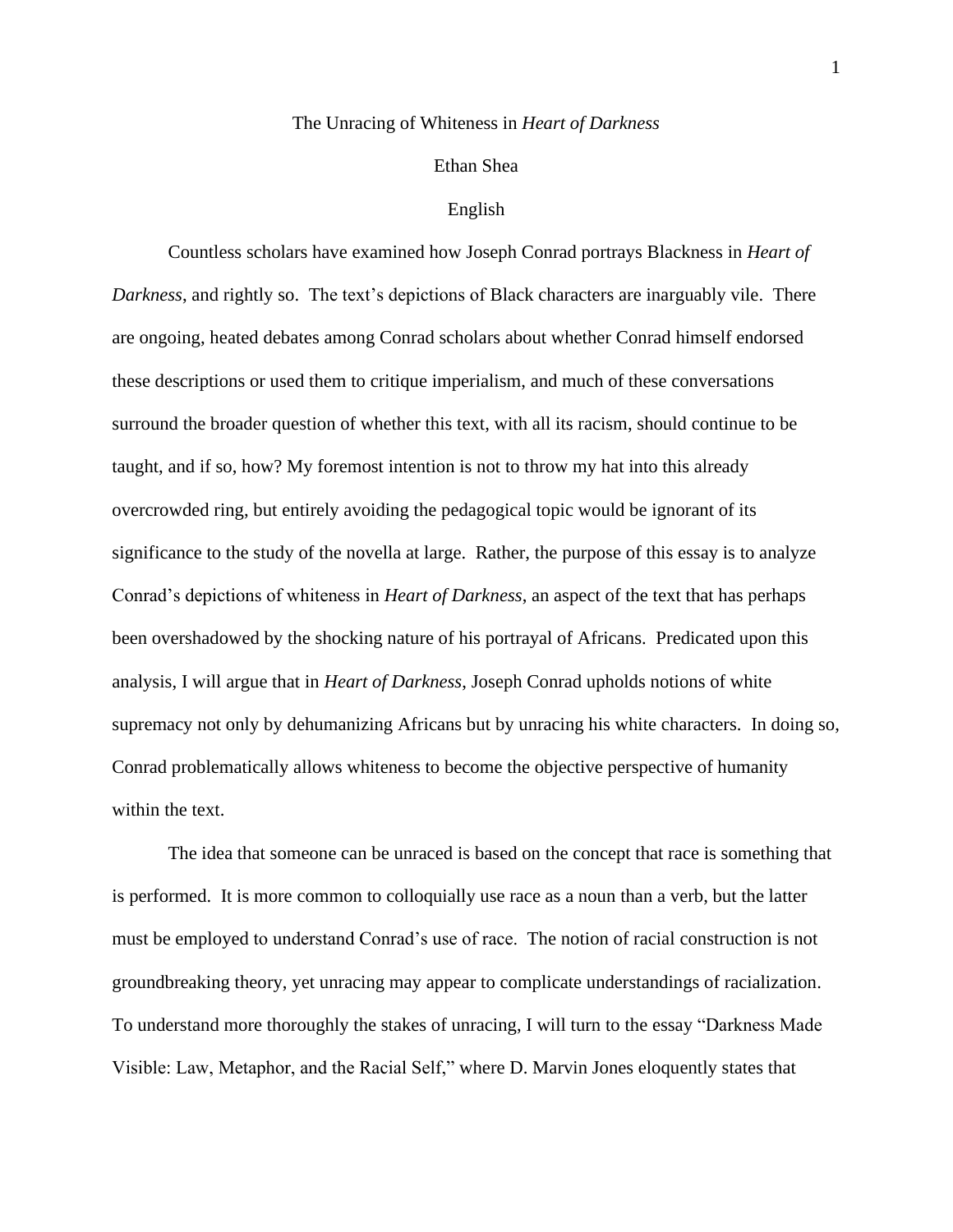"[r]acial categories are neither objective nor natural, but ideological and constructed. In these terms race is not so much a category but a practice: *people are raced*" (67). If people can be raced, it follows that they can also be unraced, and according to the inverse of Jones's statement on racialization, unracing would make a racial category appear both "objective" and "natural." Therefore, the unconsciousness of whiteness's position as a racial category unraces whiteness and gives it the position of an intrinsic source of power.

As an essay meant to call attention to the dangers of unracing texts and their whiteness, it would be hypocritical to leave this paper to speak objectively on the matter. In Richard Dyer's book, *White*, he personalizes a portion of the opening chapter and calls attention to his own whiteness to ask the question: "Why was I [as a white man] trying to write about whiteness?" (5) This decision to personalize his book prevents him from falling victim to his own argument, which claims there are problems with the fact that "being white is not an issue for most white people, not a conscious or reflected on part of their sense of who they are" (5). Therefore, it is important to note that I am writing this essay as a white man, and my own life experiences will thusly inform my perspectives. Taking this into account, I intend to engage with *Heart of Darkness* and the material cited as I would any other essay, but following Dyer's lead and personalizing this particular paper is necessary because it is impossible to emphasize the importance of white racialization without calling attention to my personal experience with whiteness.

To return to the text in question, I chose *Heart of Darkness* to demonstrate the dangers of unracing whiteness not just to fill a knowledge gap within the area of race studies but because the novella's racial politics are remarkably prominent. The text has also been incredibly impactful throughout the history of literary studies. As a book that is canonical in English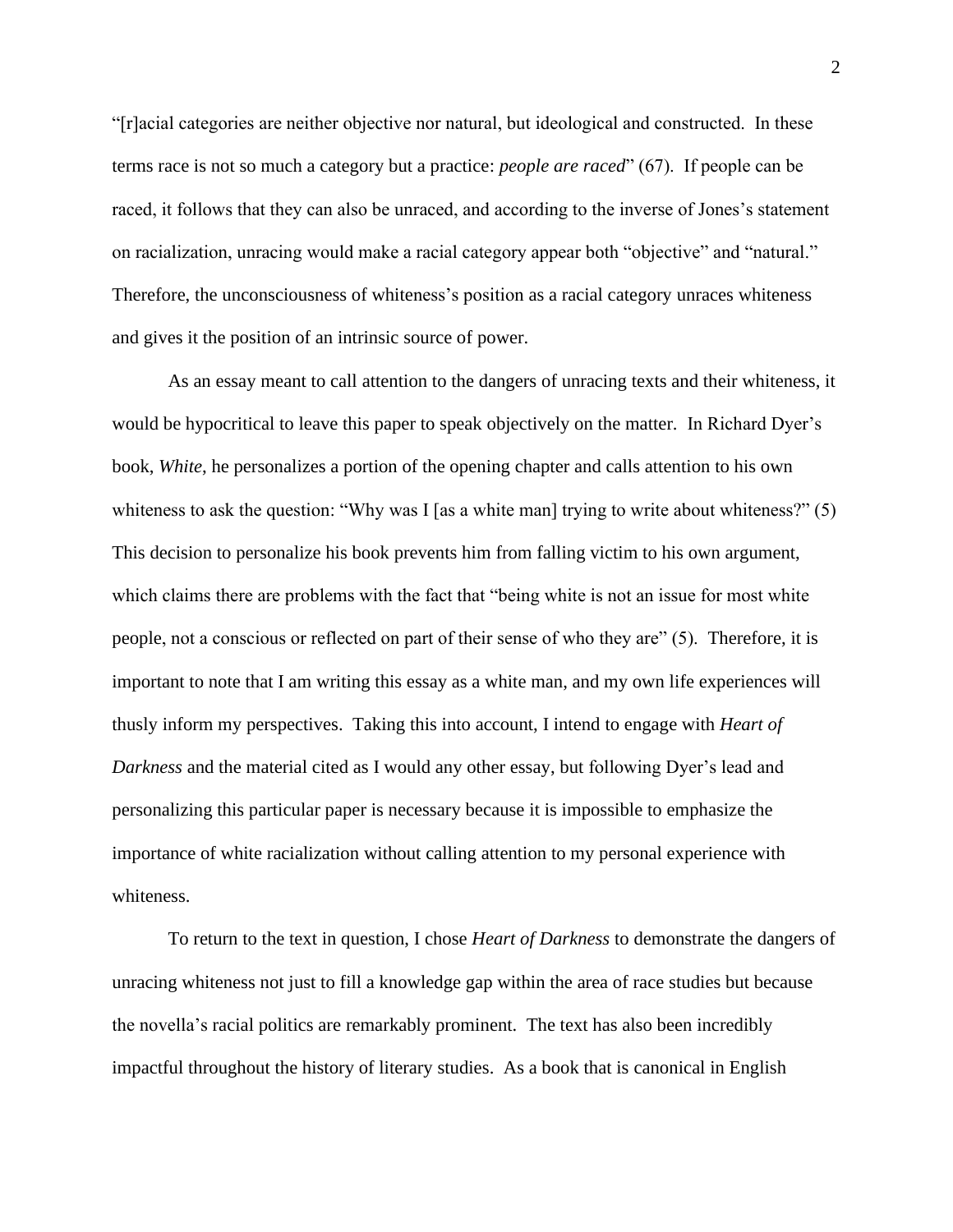departments across the globe, I found the lack of research regarding Conrad's depictions of whiteness startling. Perhaps the answer to the heated debate over whether this text should continue to be taught lies within the uncharted territory of Conrad's whiteness. But before embarking upon close readings of *Heart of Darkness* regarding Conrad's portrayal of whiteness, it is necessary to establish a foundation of contemporary critical white studies.

The primary text I will use as a basis for my research on white studies is the aforementioned book *White*. This text has proven itself to be forward thinking, where his early descriptions of acknowledgements of privilege foreshadowed current racial thought that emphasizes the importance of "checking one's privilege" rather than forcing marginalized communities to carry the burden of acknowledgment of their own marginalization. Additionally, his explanations of *why* it is important to study whiteness gives this essay drive. Dyer writes that because "white people are systematically privileged in Western society...[their] privilege and dominance is at stake in analyzing white racial imagery" (9). To this point, as white racial imagery is often neglected analysis, Dyer theorizes that white people are not conscious of their whiteness, giving credence to the racist idea that white is neutral and can therefore speak for all of humanity.

The phenomenon of whiteness being treated as objective or raceless is also perpetuated by academia. As stated earlier, while conducting research for this essay, I quickly discovered that the amount of material regarding whiteness in *Heart of Darkness* is far outnumbered by the amount of work studying Blackness. This is not necessarily a detrimental thing. Of course, this canonical text includes and is based upon terribly racist depictions of Africans, so it stands to reason that scholars would want to respond to that aspect of the text. Although there truly is so little research on *Heart of Darkness*'s whiteness for such a popular text that it perpetuates Dyer's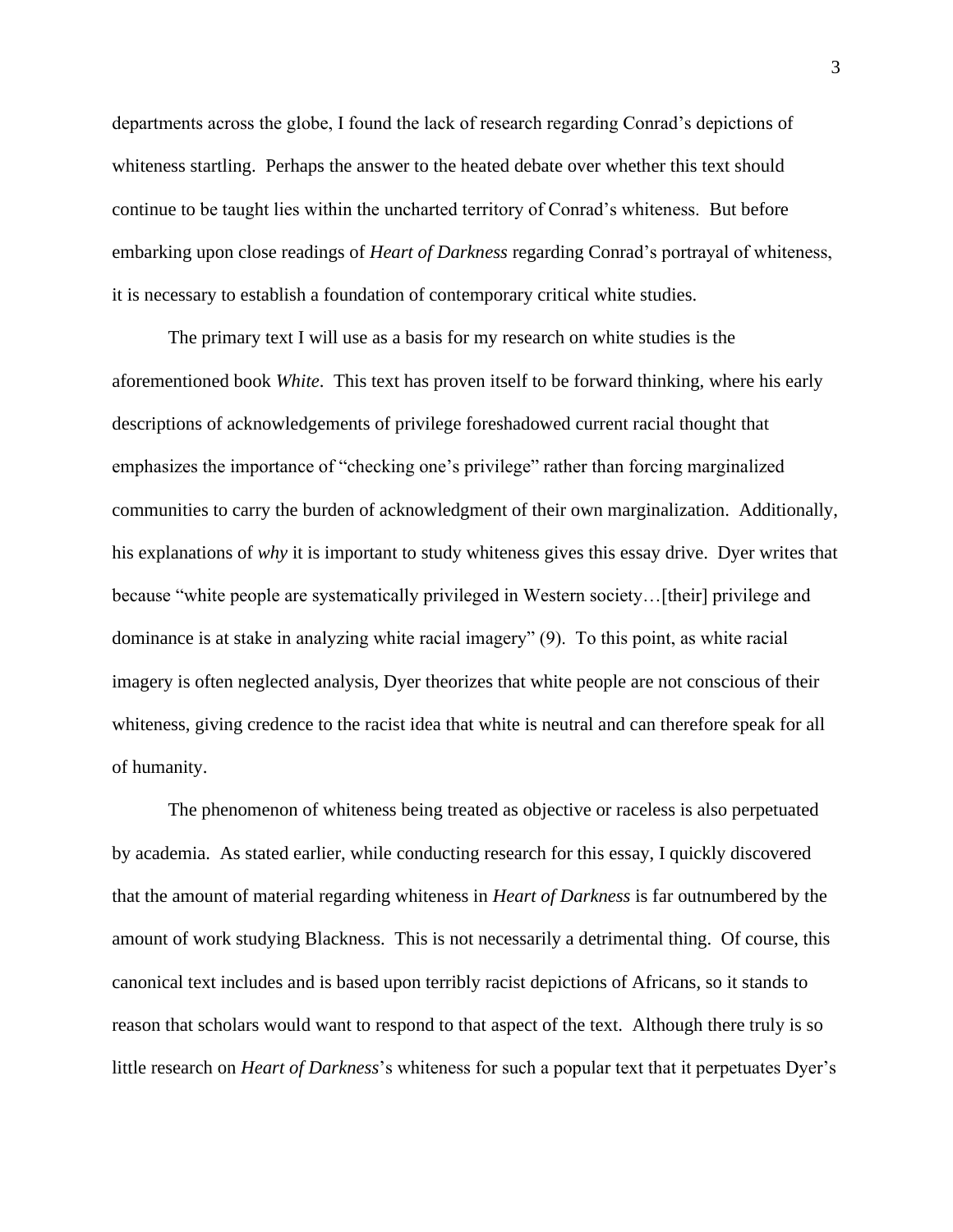idea that "to say that one is interested in race has come to mean that one is interested in any racial imagery other than that of white people" (1). By not including whiteness in its research regarding *Heart of Darkness*, academia upholds the notion that whiteness is not a race itself and is therefore raceless or of a different class than all other races.

It is also important to note why treating whiteness as raceless places whiteness in a position of power. It may seem that the field of white studies is simply whiteness attempting to occupy even more space within the broader field of race studies, an area meant to support people of color, but Dyer's book refutes this idea by describing the dangers of unracing whiteness. Toward the beginning of his text, Dyer claims that "[t]here is no more powerful position than being 'just' human. The claim to power is the claim to speak for the commonality of humanity. Raced people can't do that – they can only speak for their race"  $(2)$ . Therefore, by locating where whiteness is unraced in canonical texts, scholars can work to level the field of race studies and remove whiteness from its raceless pedestal. Where is there a better place to begin this endeavor than within Conrad's quintessential novella?

Concerning this text, *Heart of Darkness* has a long and tumultuous history of literary criticism. From its conception at the very end of the  $19<sup>th</sup>$  century until the 1970s, the text was generally accepted as a flawed but important work that criticized the dangers of imperialism, but Chinua Achebe's claims in *An Image of Africa* framed Conrad and his novella as explicitly racist and dramatically altered the critical conversation, opening the floodgates for critics who would continue to treat this canonical story as increasingly problematic. Much of the critiques that followed Achebe focused on how Conrad depicts women in the text, arguing that women are demeaned in a similar vein as Africans are, as is also criticized by Achebe. Before long, this "text that had so often been praised for its political radicalism now looked politically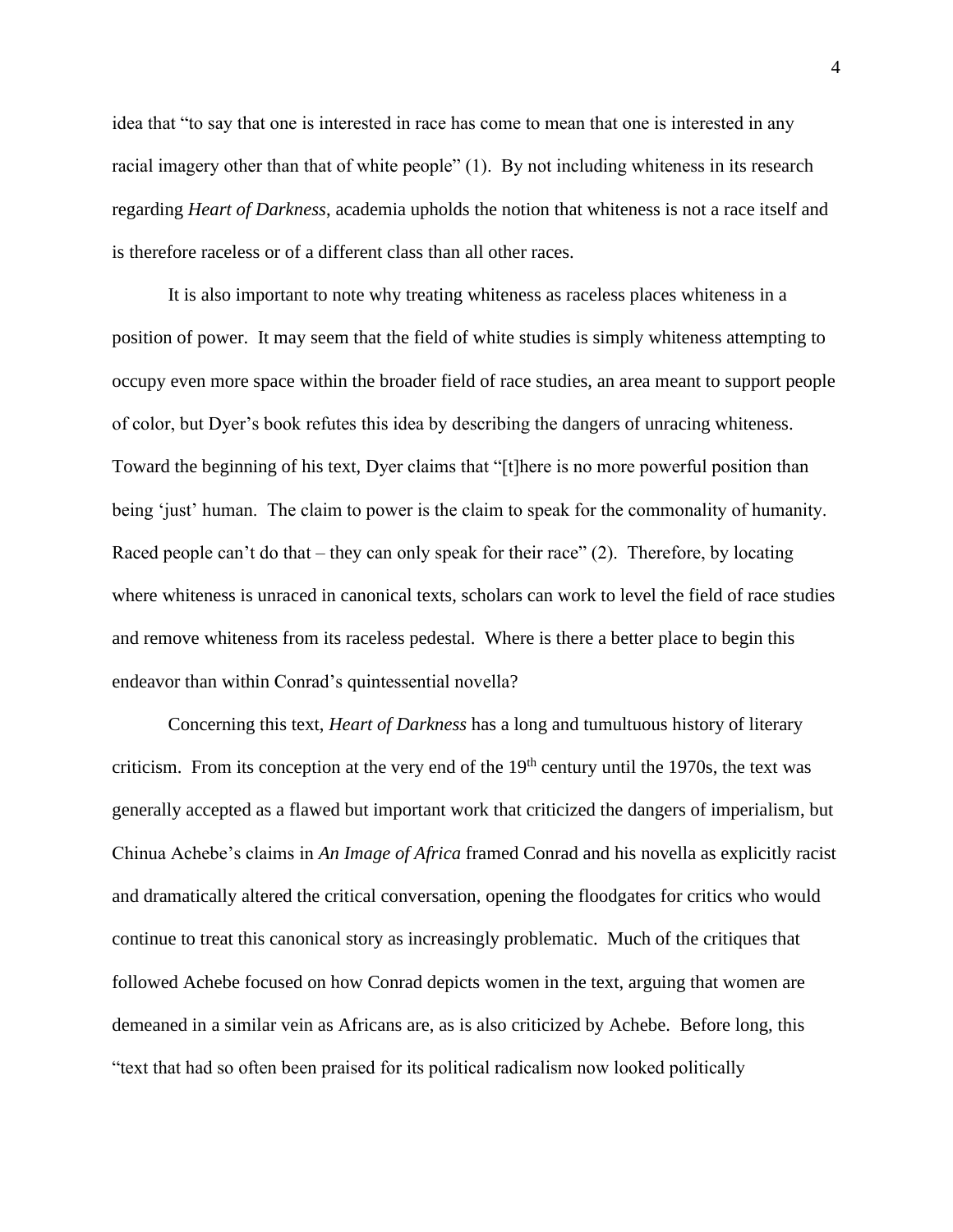reactionary" (Watts 54). Taking the mercurial nature of scholarship concerning this text into account, it stands to reason that *Heart of Darkness* is especially receptive to a diverse array of academic critiques.

The foundation of Achebe's revolutionary claims is based upon the idea that Conrad's novella makes real "the desire…in Western psychology to set Africa up as a foil to Europe, a place of negations at once remote and vaguely familiar in comparison with which Europe's own state of spiritual grace will manifest" (2). Achebe goes on to confront a critic, a student of his whose response to Achebe's argument is to claim, "Africa is merely a setting for the disintegration of the mind of Mr. Kurtz" (9). According to the student, the fact that *Heart of Darkness* takes place in Africa is merely a coincidence, but regardless of authorial intention, Achebe responds to the student by saying that *Heart of Darkness* using Africa as nothing more than a setting "is partly the point [of his critique]. Africa as setting and backdrop… eliminates the African as human factor" (9). In brief, according to Achebe, Conrad's use of Africans and Africa itself as props cause the novella to endorse a Eurocentric worldview and uphold notions of white supremacy.

Achebe's concept of the African foil works in unison with Ambereen Dadabhoy's claim that another canonical writer, William Shakespeare, treats whiteness as neutral. Both scholars, Achebe and Dadabhoy, work to reveal the literary basis for the establishment of whiteness as superior and point to how Blackness is weaponized by their respective texts to do so. According to Dadabhoy, "the perceived raceless-ness of white people" (231) establishes a foundation for white supremacy, and she references the avoidance of race in productions of Shakespeare plays to support her claim. By reading Dadabhoy and Achebe's work together, it becomes clear that the Shakespearean "raceless-ness" Dadabhoy describes is applied to white characters not only by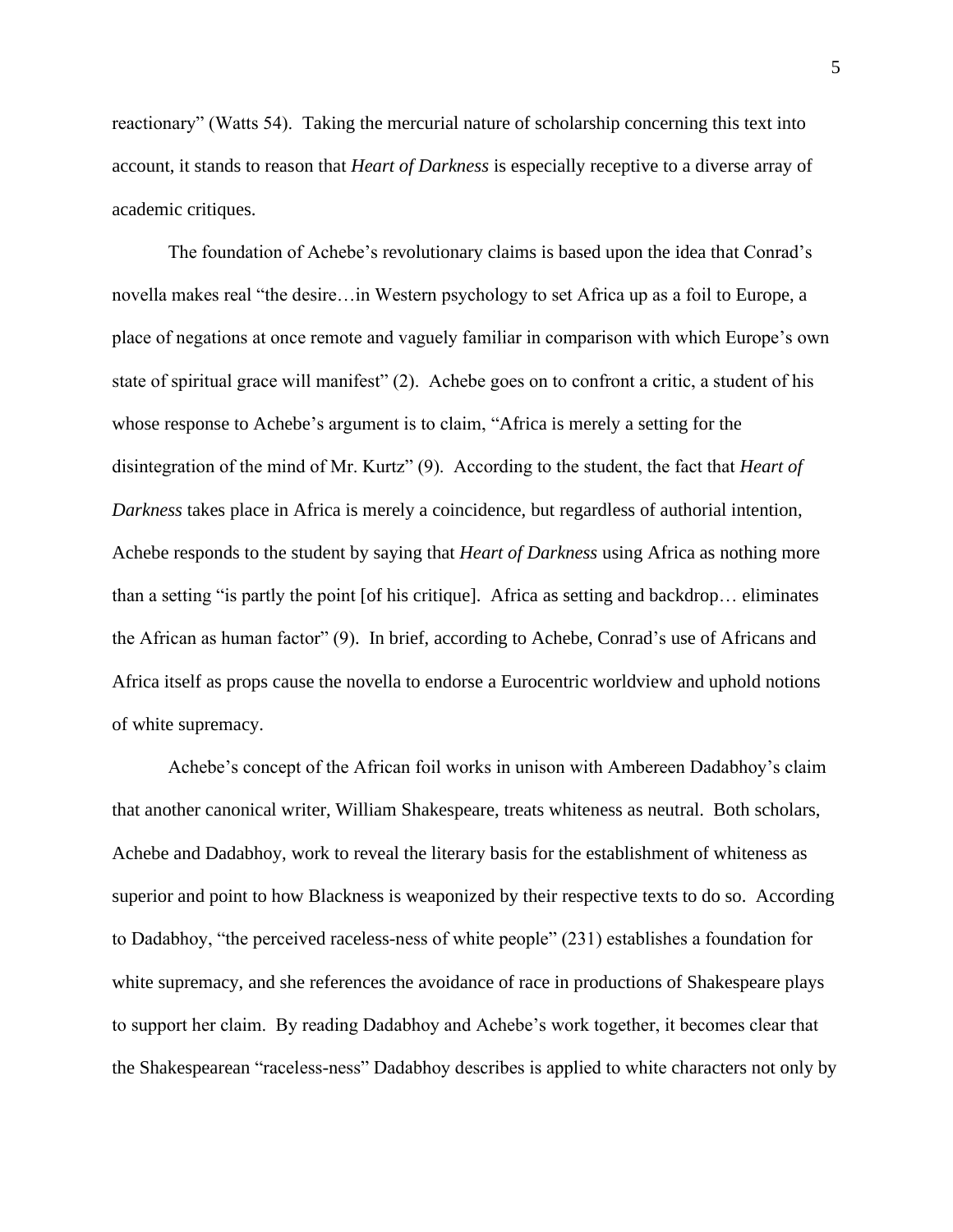early modern writers like Shakespeare, but by modernist writers such as Joseph Conrad as well. This phenomenon shows how the unracing of white people is a lasting rhetorical strategy used to validate claims of white supremacy.

In her study of whiteness in the early modern era, Dadabhoy's findings specifically compliment Achebe's claims that *Heart of Darkness* uses Africa as a "foil to Europe" (Achebe 2). Regarding Shakespeare's "race plays", she states that "those colorful Others set off, enrich, and enhance the normative ground of whiteness" (231). In the following quotation from *Heart of Darkness*, Conrad explicitly others Africans in a moment where Marlow contrasts whiteness and Blackness against each other. The text reads: "The *whites*…had besides a curious look of being painfully shocked by such an outrageous row. The *others* had an alert, naturally interested expression" (49; Italics added). Paradoxically in this instance, Conrad unraces whiteness by acknowledging its existence, yet, according to the text, there are white people, and there is everyone else. Just as Achebe and Dadabhoy assert, Blackness is used to define white as objective. Conrad's mention of whiteness and not Blackness in this section could be seen as him racing whiteness, but by treating white as the standard in contrast to the other, Conrad upholds its position as objective. And regarding this other, "[a]s Chinua Achebe has noted, the European view of the Other has never been innocent" (White 169). Yet, merely mentioning color is not racialization, especially when Black characters are explicitly marginalized and othered in the following sentence.

Curiously, this scene that differentiates white characters from Black characters takes place within a blinding fog. In a moment where everyone's sense of visual perception is impaired, Conrad focuses on what is inherently visual, the color of skin. To return to Jones's essay, he provides an example of a racist act of violence that resonates with this moment of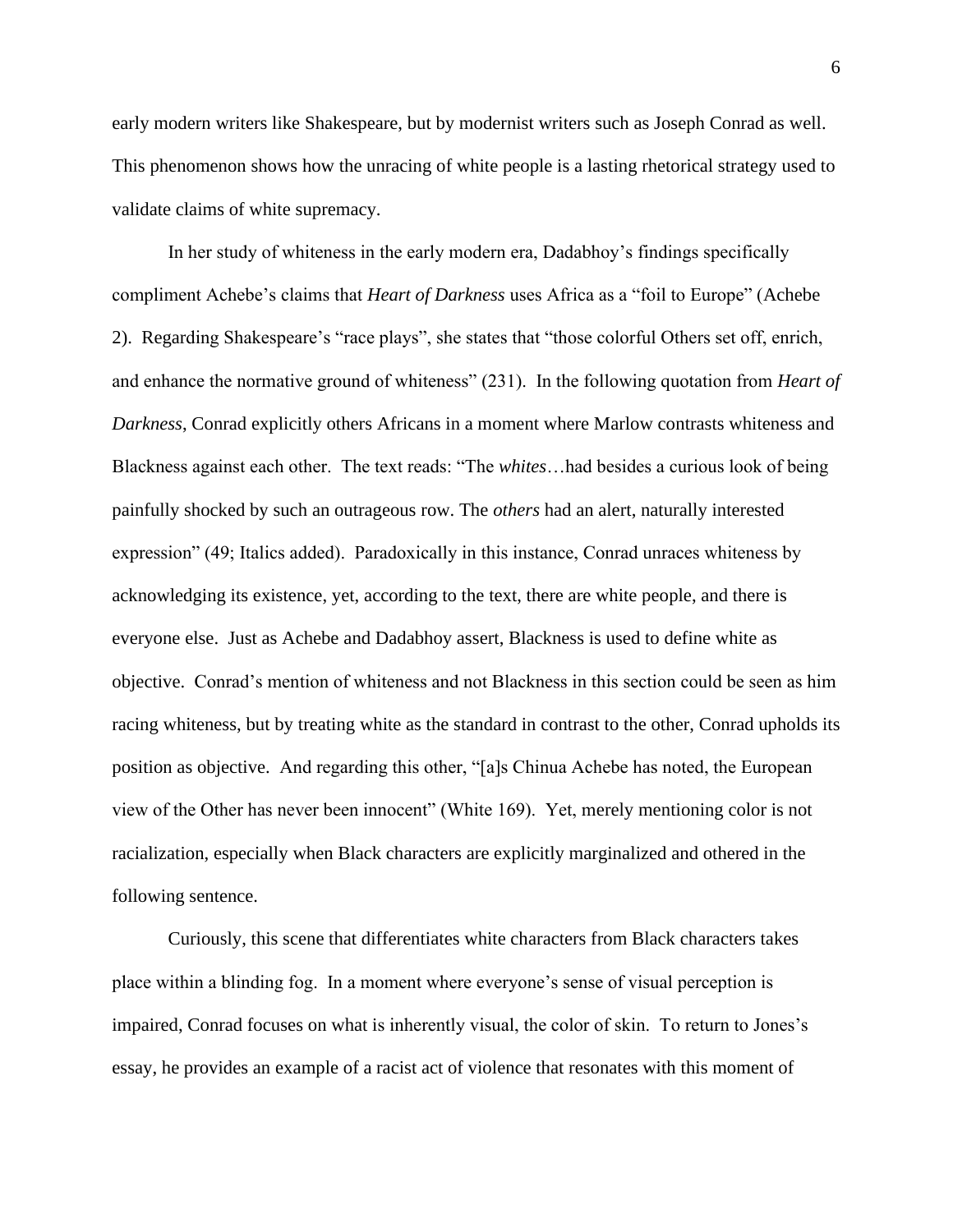visual impairment when describing the assault of Rodney Glenn King by several California Highway Patrol officers. Jones makes a point to include the fact that Rodney was beaten near midnight in the dark. He notes that "[b]rutality against blacks by police officers in urban areas is generally not exposed to the light of day. It generally occurs in darkness…Within the shadow of race and class and attendant matters such as criminal records, a black person becomes invisible" (68). Considering this observation, Conrad's inclusion of fog into this moment appears to be an intentional tool of racial representation. Conrad's emphasis on racial differences in a moment when skin color is imperceivable mirrors Jones's described violence in darkness that similarly unraces all parties involved. In this moment where even Black characters are unraced, Conrad feels threatened because it levels Black Africans with its white characters. As a result, Conrad must explicitly describe physical, racial differences to assure Black characters remain raced and white characters remain purely human despite the lack of diagetic visual perception.

The idea that whiteness is treated as simply or 'just' human shows that it is just as important to look for where race is not mentioned as where it is in forming an idea of racial construction within a text. It is not only Conrad's explicit depictions of whiteness that inform readers of his understanding of race, but his obsession with Blackness also shows how Conrad unraces white people. For example, Conrad describes the movements of the native Africans as "a whirl of black limbs" (43), and there are countless similar mentions of Black body parts to an excessive extent throughout the novella. Chinua Achebe responds to Conrad's obsession with Blackness by stating, "Conrad is a dream for psychoanalytic critics" (10). His obsession with Blackness is a window into his psyche. Achebe goes on to point out that surprisingly, psychoanalytic analysis of Conrad has not focused on his obsession with color, so therefore critics must conclude that his text's racism must be seen as normal to the European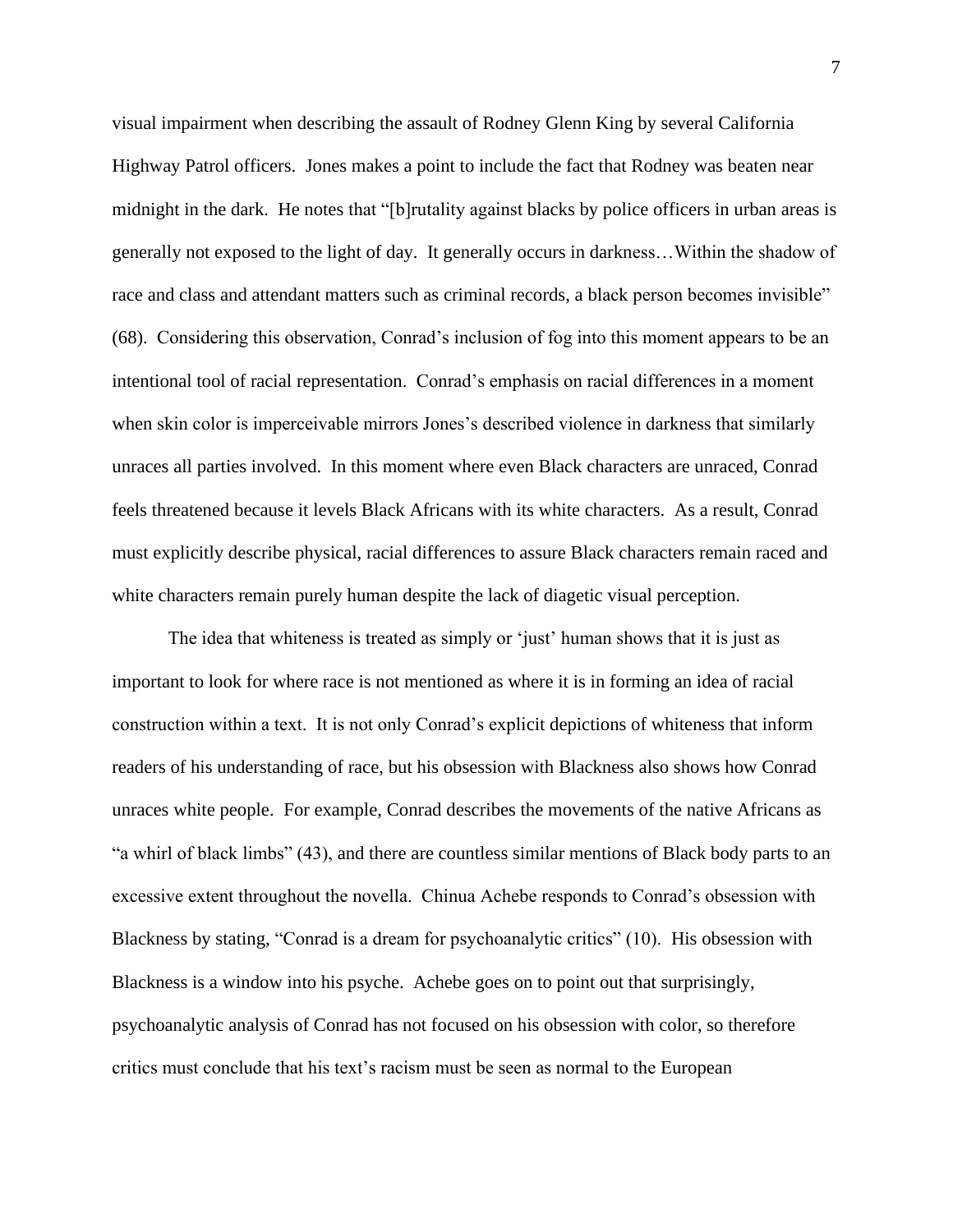psychoanalysts (Achebe 11). Because Conrad goes out of his way to mention Blackness so often, critics can deduce that he is working to differentiate it from whiteness, which is meant to be objective and superior. The repetitive specificity directed toward Blackness in the text is therefore representative of Conrad's desire to dislodge whiteness from any sort of unrelation to humanity overall.

It may be argued that Joseph Conrad's depictions of whiteness could not be objective because of the differences he emphasizes between white characters. For example, there are "Swedes" and "Brits" in the text, and they are described differently. Additionally, Conrad himself is both Polish and British, and he speaks several European languages, so he is certainly familiar with different white cultures. Taking Conrad's white cultural depictions and biographical information into account, how could his whiteness be seen as an overarching symbol? Even though whiteness is not monolithic to Conrad, his differentiations between the cultures of white characters do not remove whiteness from its pedestal. Rather, Conrad's descriptions of British and Swedish citizens are merely "variations on white ethnicity…and the examination of them tends to lead away from a consideration of whiteness itself" (Dyer 4). In other words, Conrad's acknowledgement of different forms of whiteness are not indicative of any sort of pressure against whiteness as a disembodied race. In fact, such differentiations show Conrad's familiarity with white Europeans, highlighting his ignorance of African culture. It follows that specific white ethnicities in the text would be pitted against a monolithic, Black other, but this contrast reveals a hypocritical duality.

Conrad's contradictions can continue to be read through the essay "White Images of Black Slaves (Is What We See In Others Sometimes a Reflection of What We Find in Ourselves?)," where George Fredrickson discusses how stereotypes of enslaved Black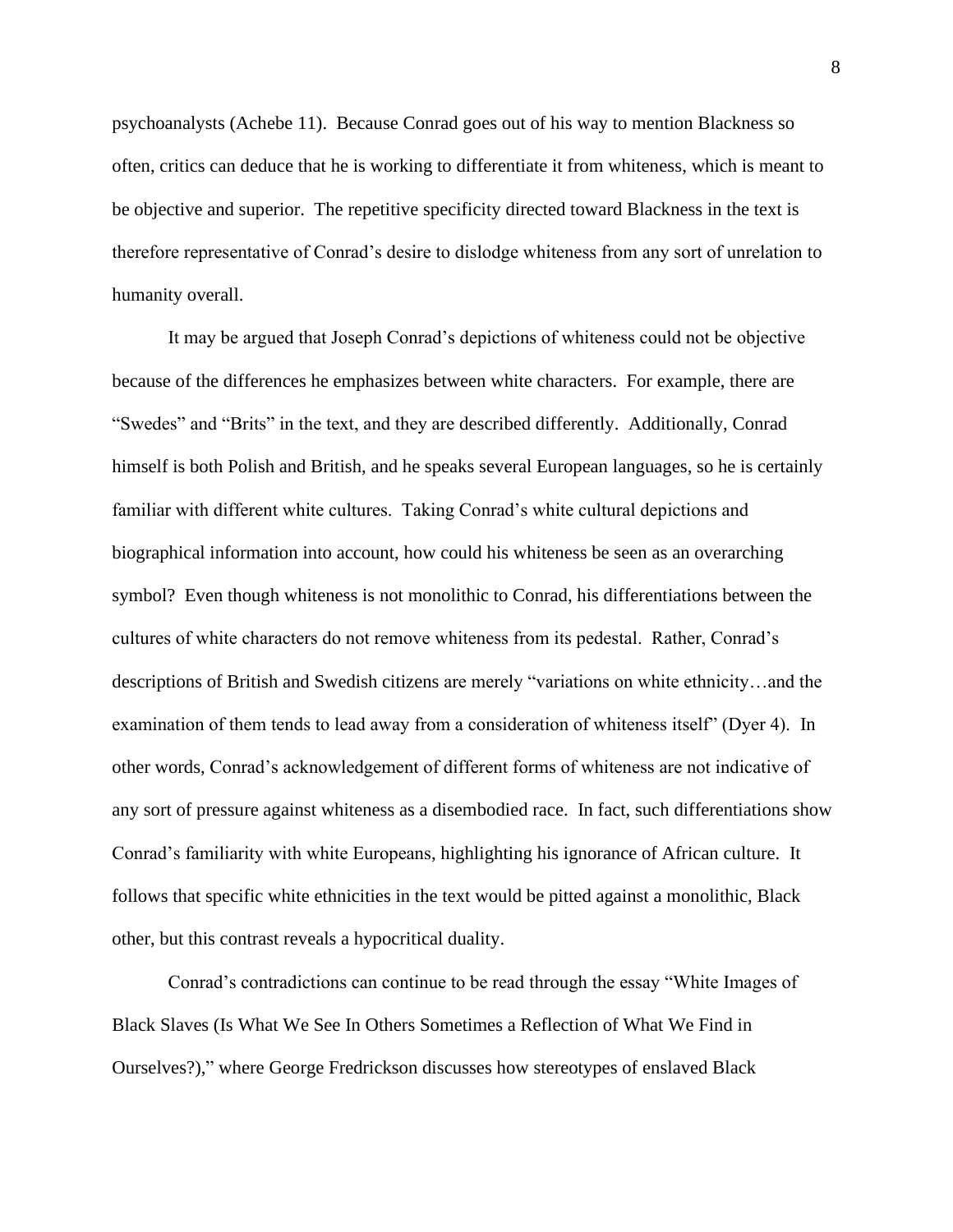Americans were born of the desires of white slave owners. To rationalize slavery, slave owners would depict enslaved people as either unruly and in need of discipline or docile and content with their conditions depending on the narrative slave owners wanted to weaponize. Such white racial depictions of enslaved people became more prevalent when "a slaveholding group found itself the object of sustained and uncompromising criticism and hence had a particularly strong need to defend or justify its labor system" (Fredrickson 41). This projection of white desire onto depictions of Blackness resonates with Conrad's descriptions of Africans in *Heart of Darkness*. There is a distinct duality in his representations that conveniently fit his ideological needs. To uphold the guise of an anti-imperialist novel, Marlow famously recoils at the idea that Africans are human just like him when he states "No, they were not inhuman. Well, you know, that was the worst of it – this suspicion of their not being inhuman" (Conrad 44). Yet, the text is rife with descriptions of Black Africans as inhuman. For example, the text reads: "They were not enemies, they were not criminals, they were nothing earthly now, – nothing but black shadows of disease and starvation, lying confusedly in the greenish gloom" (Conrad 20). To show the supposed supremacy of the novel's white characters while briefly describing the effects of imperialism imposed upon Africans as evil, Conrad must contradict himself. This is due to the conflicting and nonsensical desires of the white, Eurocentric state Conrad represents.

It is precisely Marlow's fear of African humanity that leads him to rationalize their subjugation, because the moment he recognizes the humanity of the story's Black characters, they become a threat. Fredrickson writes that "a relatively benign group stereotype is likely to be recast or reinterpreted when a dominant group perceives a genuine and immediate threat," (43) and Conrad's descriptions of Black characters hold true to this idea. For example, when Marlow describes an African who, while laboring for him, is starving and therefore non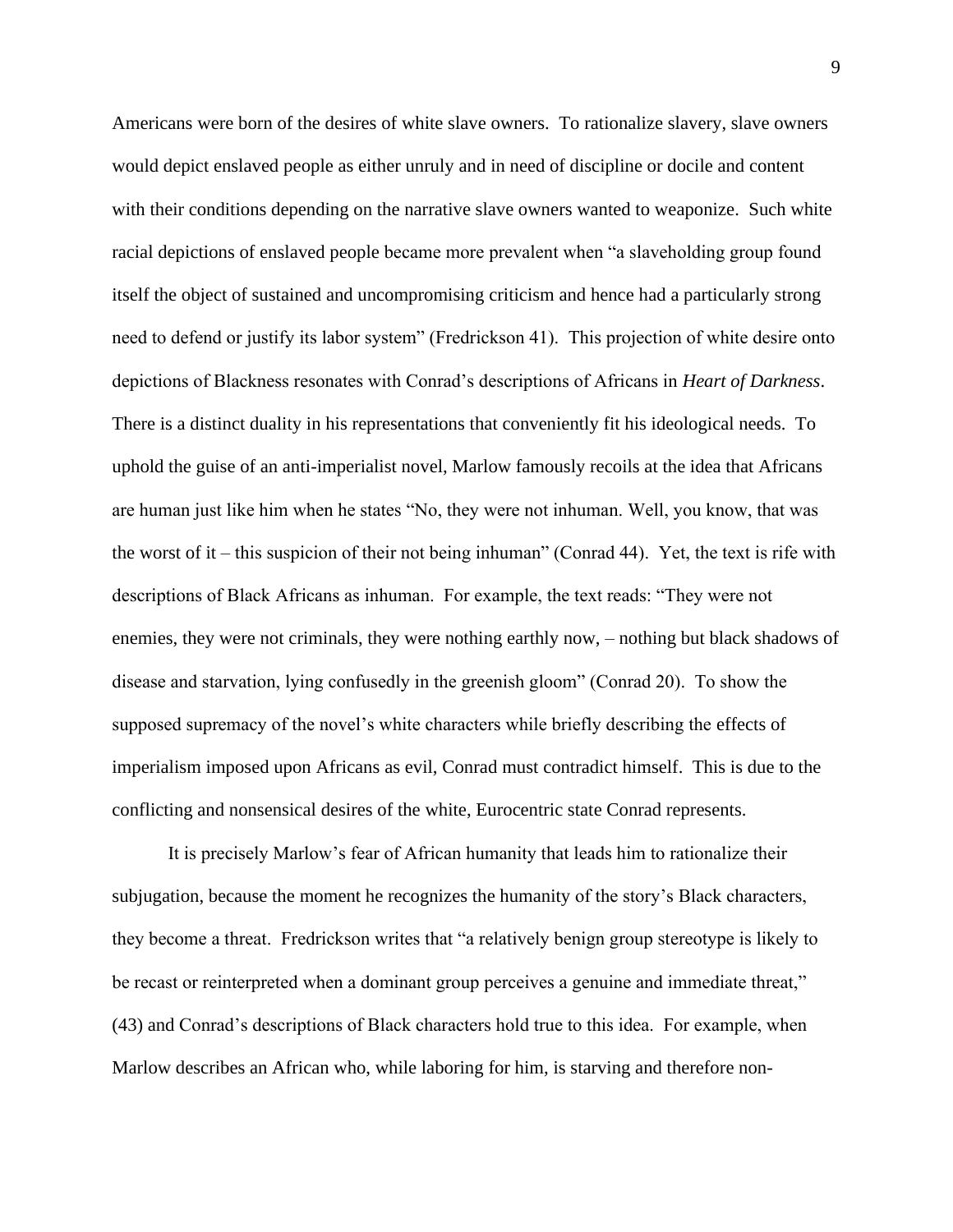threatening, he describes the African to be looking "out into the fog in a dignified and profoundly pensive attitude" (Conrad 50). Describing a Black character as "dignified" seems out of character for Conrad considering his history of derogatory racial descriptions, and it is. Yet, Conrad gets away with this description because in the moment, Marlow is in a position of insuperable power. Contrarily, when the native Africans are shooting arrows at Marlow and his crew, he reduces Africans hiding in a bush to fragmented beings: "[D]eep in the tangled gloom, naked breasts, arms, legs, glaring eye, – the bush was swarming with human limbs in movement" (Conrad 55). Here, when Blackness becomes an immediate threat, Marlow returns to his inhuman descriptions of Africans as groups who travel in "swarms" and may be constituted of the same parts as humans but are not wholly human as him and his white counterparts are. The contradictory nature of Marlow's descriptions of Black characters shows how his fears and desires as a white man are projected onto Black characters, proving that an understanding of whiteness is essential to deciphering Conrad's depictions of Blackness in *Heart of Darkness*.

Conrad's descriptions of white characters also attempt to transcend the human. By doing so, Conrad places whiteness into a position that can avoid the inherent racing humans are subject to. An example of such an instance occurs when Marlow describes how he "met a white man, in such an unexpected elegance of get-up that in the first moment [he] took him for a sort of vision" (Conrad 21). This description takes place immediately after Marlow describes the inhuman nature of the text's Africans. In contrast to what Marlow claims to be decrepit and diseased Africans, the appearance of a white man seems too good to be true. As a juxtaposition to Blackness, whiteness is something so refreshing and elegant that Marlow cannot believe his eyes. This indulgent description of a white man not only makes Marlow's impression of Africans appear even more disgusting in comparison, but his framing of a white character as akin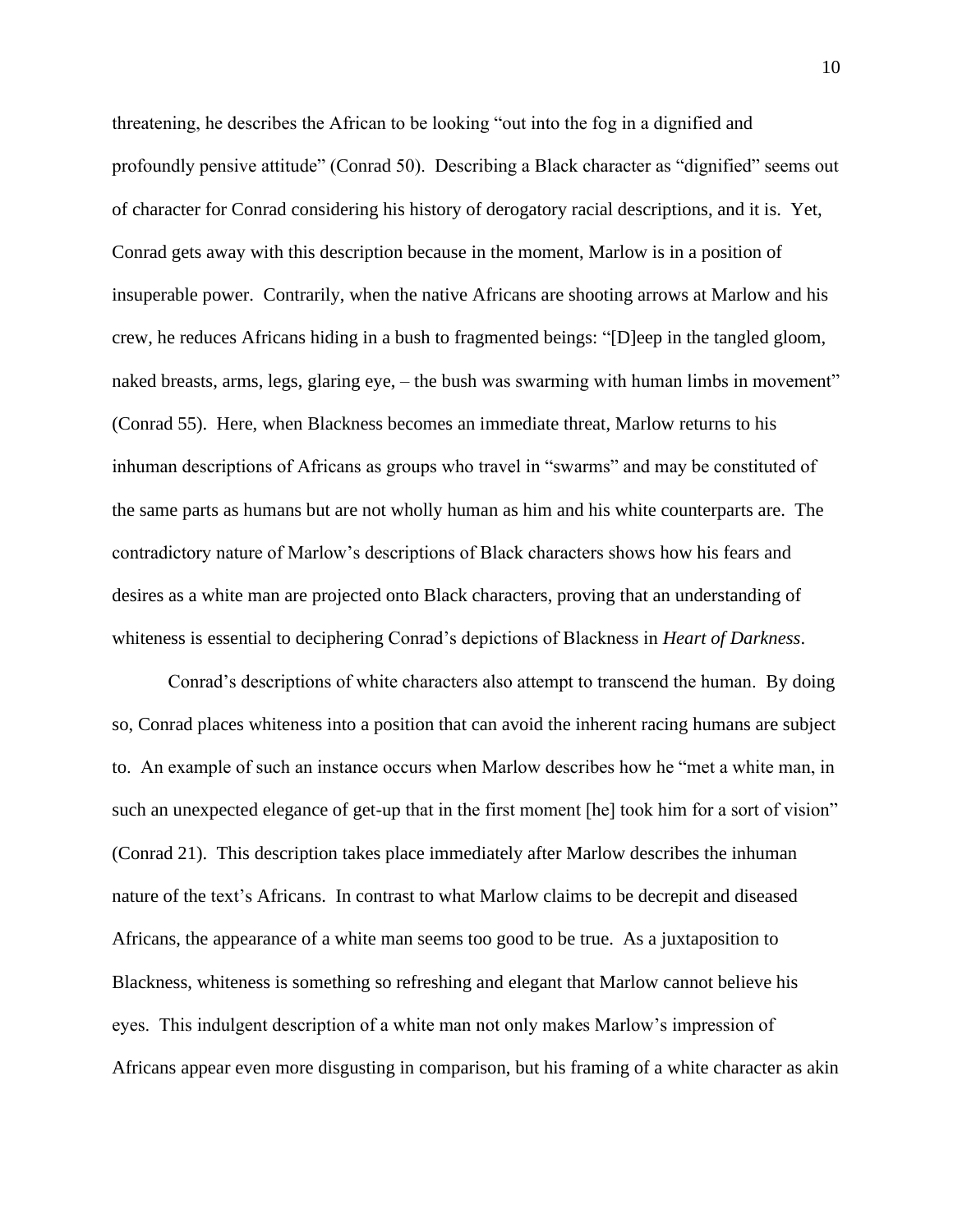to an apparition of sorts shows how whiteness is granted the ability to subvert racialization and transcend to an unearthly yet higher form of being. If the Africans in *Heart of Darkness* are reluctantly to be understood by Conrad as earthly beings, white people must not be of the same sort.

Similarly, the text's main narrator, Marlow himself, is framed as a deity, a being who transcends racial depiction in the same way as the aforementioned "vision" does. The most notable instance of Marlow's deification occurs at the very beginning of the text. Here Marlow is described to have sat with "a straight back, an ascetic aspect, and, with his arms dropped, the palms of hands outwards, [he] resembled an idol" (Conrad 4). By framing him as a God-like figure, Conrad simultaneously unraces Marlow by transforming him to the most objective and all-knowing form of being possible, a God, lending credence to the text's framing of Africa as a land without history through Marlow's status as narrator. Such descriptions of the story's Black characters' native lands as empty are accentuated by Marlow's unraced and deified position as narrator.

There are several moments throughout the text that unhistoricize Africa. One such description of Africa occurs when Marlow and his crew are described as "wanderers on prehistoric earth, on an earth that wore the aspect of an unknown planet" (Conrad 43). By claiming Africa to be "prehistoric," the land seems to not only be lacking in technological evolution, but it also is literally framed as existing in a time before history began. Such a description ignores African culture and resiliency by using Marlow's position as deified figure to support the claim. Marlow's God-like qualities also allow him to remove himself from temporal limits and pass value judgement on others, but he escapes history while Africa is excluded from it. The subsequent deification and unracing of Marlow therefore make his narrative power even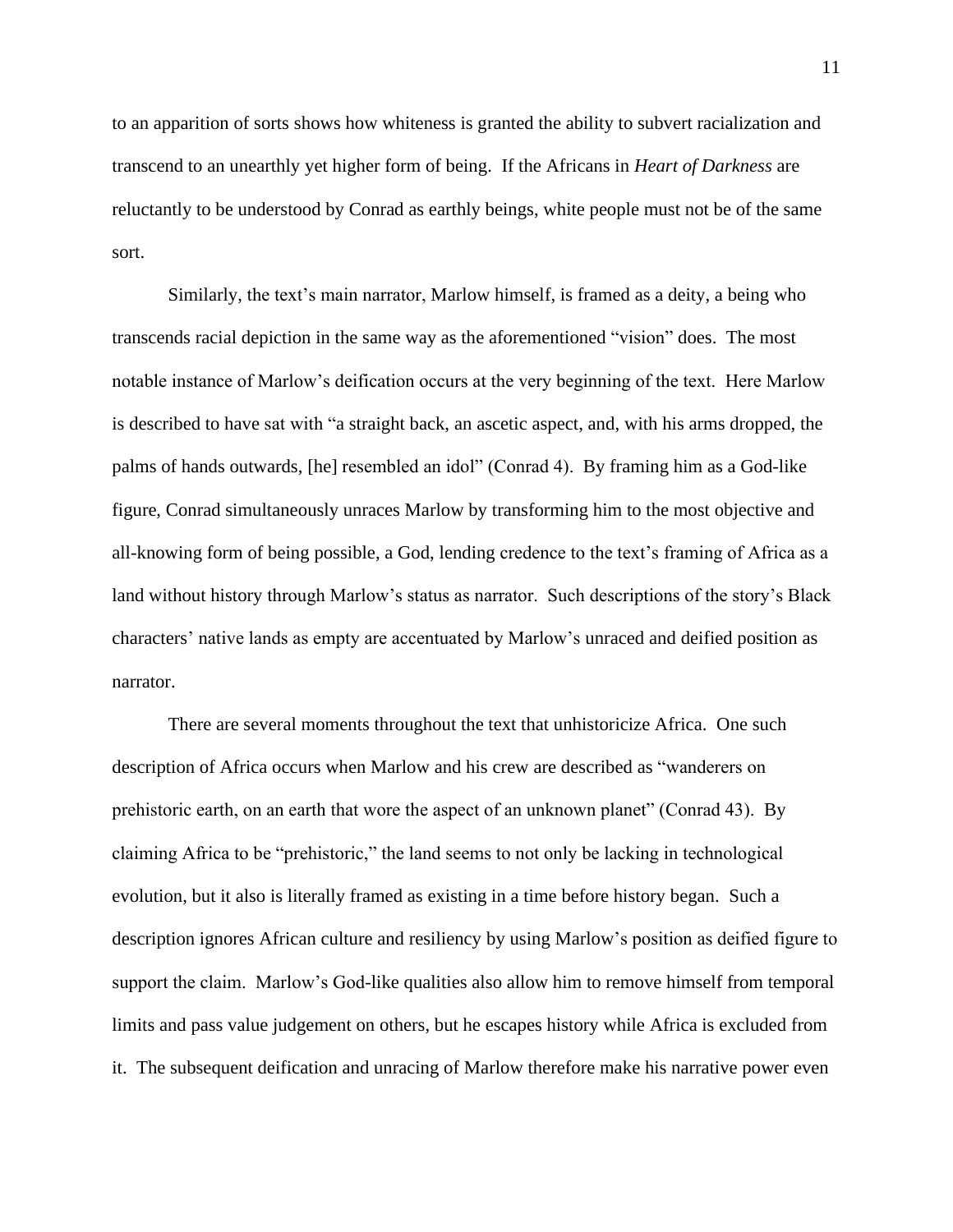more potent, giving him authority to make broad and derogatory historical claims about Africa and its people.

The unhistoricization of Africa is so prevalent in the text that it explicitly translates to Francis Ford Coppola's adaptation of *Heart of Darkness*, titled *Apocalypse Now*. Although an adaptation cannot translate every aspect of a piece of source material to the new medium, Coppola saw the minimization of Africa's history prominent enough to include in his film. Gene D. Phillips's text, *Conrad and Cinema* outlines the parallels between *Heart of Darkness* and *Apocalypse Now* by describing how in the Mekong River from the film, rather than the Congo River in the text, as the film takes place in Vietnam during the Vietnam War, the protagonist "Willard has equivalently stepped back into a lawless, prehistoric age where barbarism holds sway. The compound, then, becomes a graphic visual metaphor which reflects Kurtz's gradual descent into primitive barbarism" (139). Although the film does not seem to critique this aspect of the text, an indication of Coppola's awareness of Conrad's intentions, its presence is further evidence of how the raceless yet white narrator is set up as a harmful contrast to both Africa as a whole and the Black characters within the story.

Moreover, in the text, *Playing in the Dark*, Toni Morrison provides an example of the attempted unracialization of literature, whose dangers are comparable to the risks of unhistoricizing Africa and unracing whiteness in *Heart of Darkness*. Morrison claims that "[a] criticism that needs to insist that literature is not only 'universal' but also 'race-free' risks lobotomizing that literature, and diminishes both the art and the artist" (12). Morrison writes this as a response to the common critique that argues writing about race is too political and should be dismissed. The idea that literature is universal gives texts the same powers as an unraced notion of whiteness would. It is also worth noting that most literary canon, especially when Morrison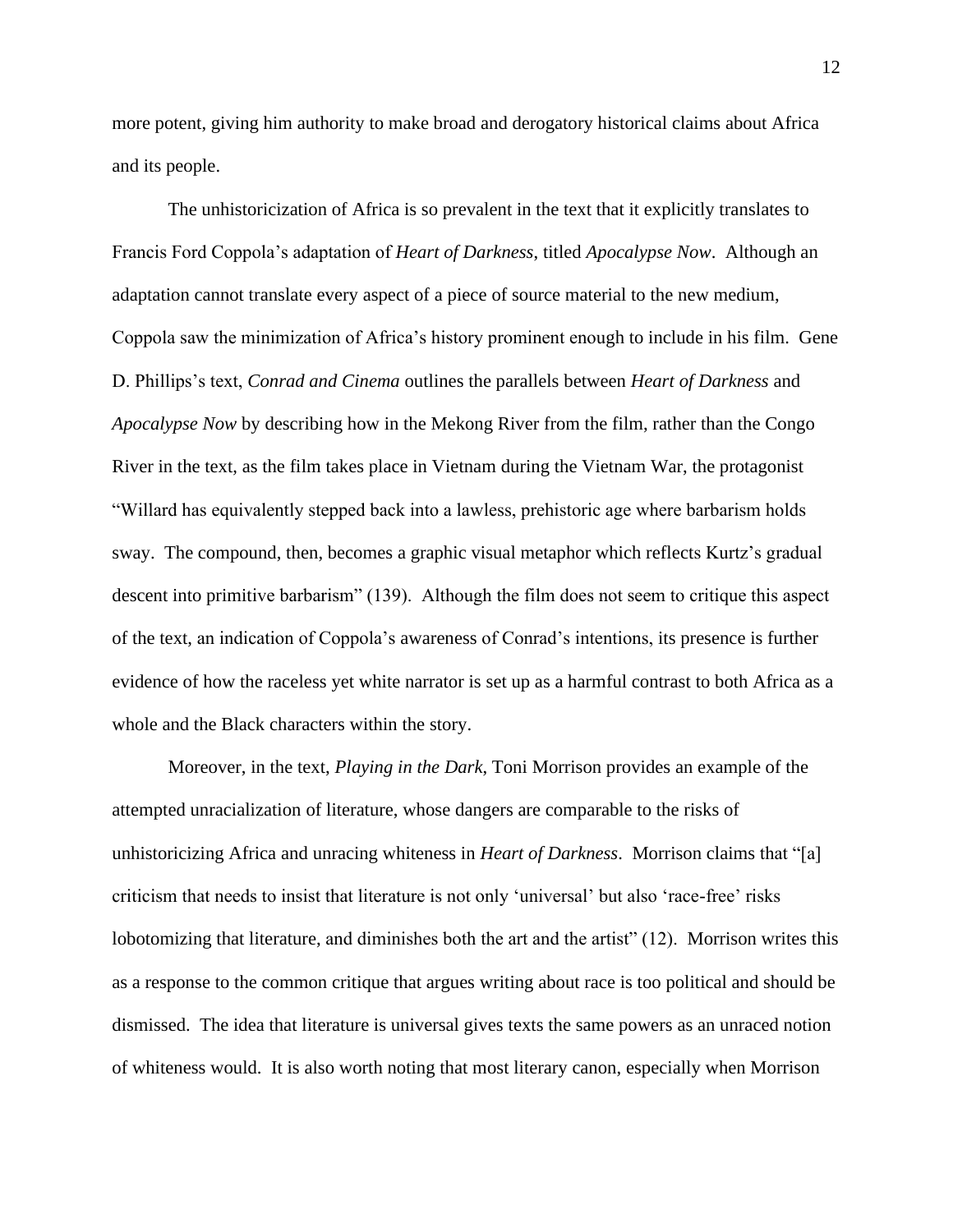wrote this piece, is markedly white, male, and heterosexual. Therefore, universalizing any concept of race or art would only benefit white people, as they are the only group that benefits from economic, social, and political systems in the West.

Interestingly, Dadabhoy cites the Morrison quote from above in the epigraph to her own essay. As an essay concerned with pedagogy, taking Dadabhoy's work into consideration is helpful in debating whether this text should continue to be taught as canon. Dadabhoy cites her own experience in putting on a performance of Shakespeare's play *A Midsummer Night's Dream* with a cast of racially diverse students as evidence of whiteness being seen as objective and raceless by the public. In her anecdote, the students' choice to cut a line that mentions race, to the dismay of Dadabhoy, shows how "[t]hey believed that the late stage 'introduction' of race to the proceedings would suggest to [their] audience that [they] were doing 'something political' with Shakespeare, especially since [they] had a mixed race cast. By not calling attention to that, [they] could just do Shakespeare right (white)" (Dadabhoy 233). The students' reaction to race in the play shows how they are simultaneously conscious of their own non-white races but unaware of race's presence in the play due to the traditional whiteness of Shakespeare.

This event is applicable to *Heart of Darkness* because of the text's position among literary discourse. Unlike *A Midsummer Night's Dream*, readers have always been critical of race's presence in *Heart of Darkness*. However, it is Conrad's apparent distaste for imperialism that overshadows his racist depictions of Blackness. Until Chinua Achebe's definitive claim that Conrad and his writing is racist, scholars generally viewed his racial imagery as evidence of the dangers of imperialism, and Conrad himself remained safe from critique because of the narrative distance between himself and his story. By bringing whiteness into the critical conversation and highlighting the harmful effects of unracing whiteness in the text, it becomes possible to recenter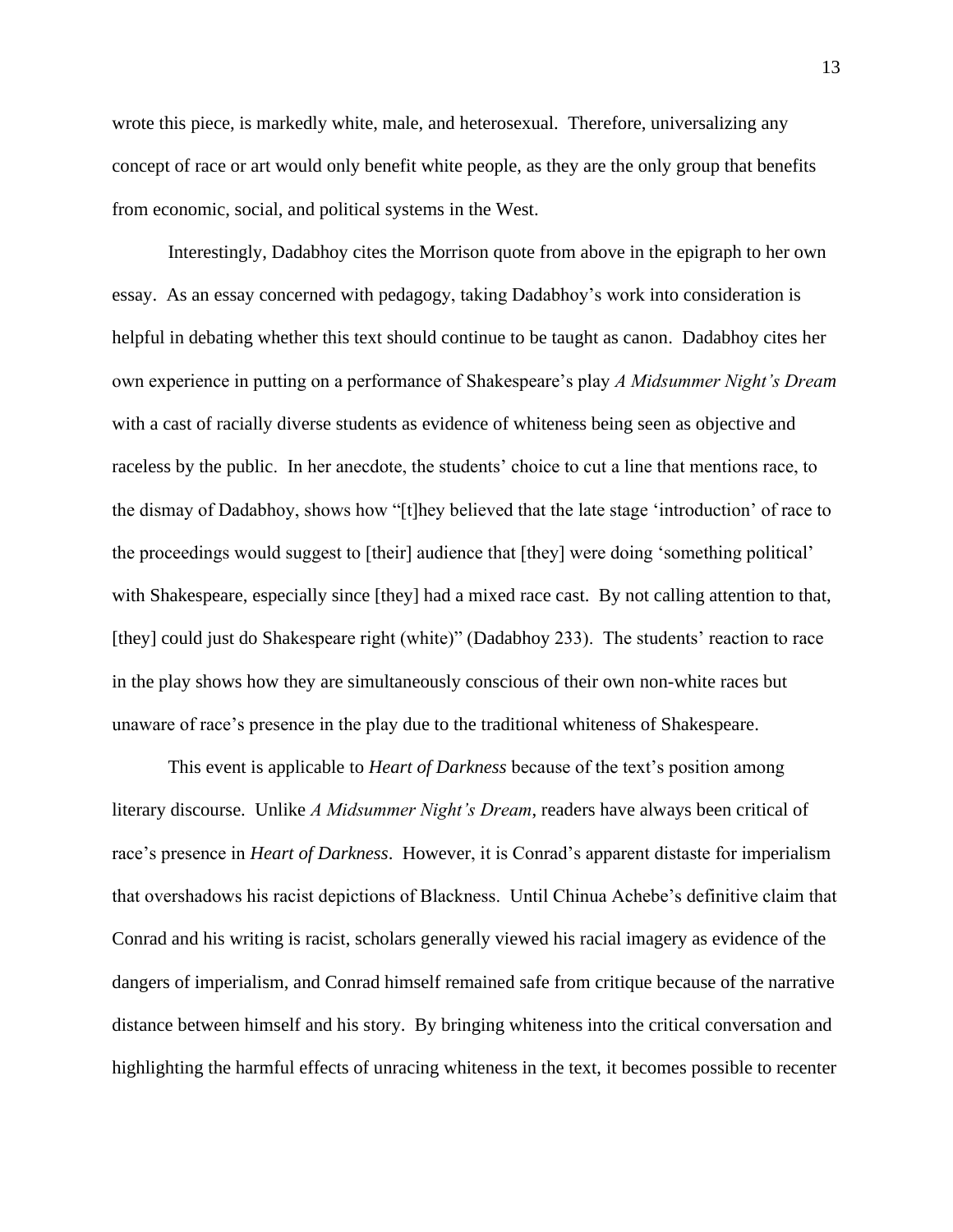racial discourse and conclude that racism is central to *Heart of Darkness*, rather than economic and imperial critique.

Even if Conrad is critiquing the treatment of Black Africans in *Heart of Darkness* by imperialist entities, his manner of doing so is dependent upon whiteness. The position of whiteness as of greater importance in the text is made clear through woeful depictions of Black characters, as even when their harsh treatment is described as unnecessary, the negative effects of such treatment is measured by its impression upon white people, and such effects are only deemed detrimental if they are harmful to whites. Emphasis upon Marlow's repulsion to the conditions of Africans seem to beg for sympathy not for Black characters but for Marlow, and such descriptions are alluded to in the beginning of the text when a woman talks to him about "weaning those ignorant millions from their horrid ways" (Conrad 14) with regard to her desire for imperialism in Africa. Marlow subsequently states: "…upon my word, she made me quite uncomfortable" (14). Despite the atrocities occurring around him, Marlow alludes to a need for sympathy for himself by describing how colonization hurts him rather than the people who are being colonized, showing how the dehumanization of Blackness in the text is based upon its relationship to whiteness.

Taking the text's deracialization into account, although it is productive to acknowledge the dangers of unracing whiteness, it remains unclear as to whether *Heart of Darkness* should continue to be taught as canonical. The harmful language used and the similarities between the narrative and Conrad's own life make a convincing case that the text was especially racist even for its time. Furthermore, Achebe's argument that the text teaches readers to see Africa only in contrast to Europe presents clear risks in continuing to teach Conrad. It is worth asking if what is gained from teaching *Heart of Darkness* could be gained through any other text. Not to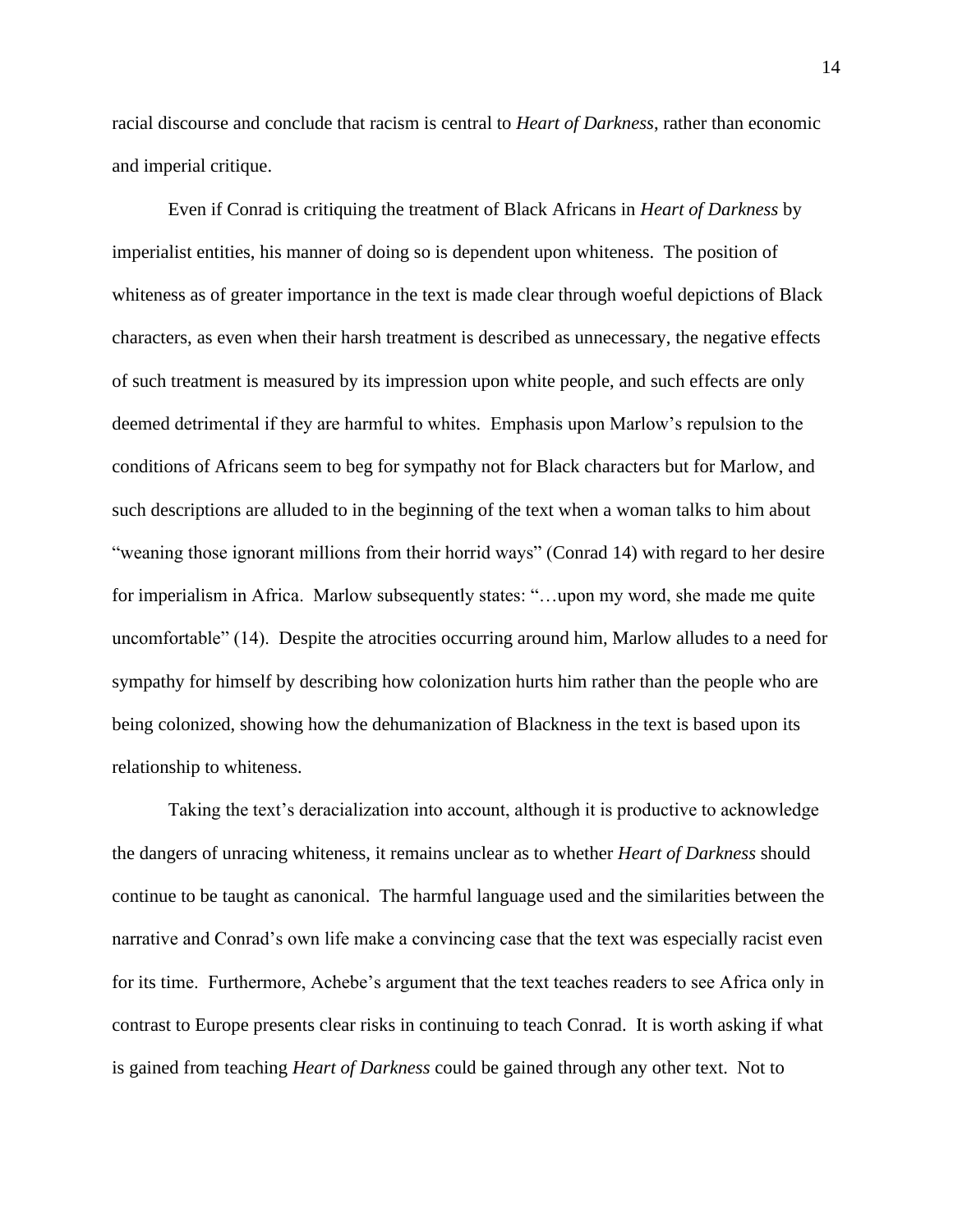mention the flaws in Conrad's prose. F.R. Leavis makes note of Conrad's "adjectival and worse than supererogatory insistence on…making a virtue out of not knowing what he means," (Quoted in Watts 60) so is there another story, with better stylistic applications, that could take the place of Conrad's text? Such definitive decisions on the value of controversial yet culturally impactful texts like *Heart of Darkness* are difficult to agree upon, but asking these questions at least brings new light to the pedagogical conversation.

Altogether, *Heart of Darkness*'s relationship with race is unavoidable, so its depictions of whiteness must be interrogated alongside its harmful depictions of Blackness. Richard Dyer's research on the unracing of whiteness lays a foundation in critical white studies that functions as a basis for the idea that *Heart of Darkness* marginalizes Black characters through its treatment of whiteness as default. Chinua Achebe's analysis of the text's racism informs this reading of whiteness as raceless in the text, and his essay also aligns with Dadabhoy's reading of Shakespeare as unraced. Based upon this premise of racialization as action, the unracing of whiteness gives white characters the power to speak for all of humanity rather than just their own race, as all other races are forced to do. D. Marvin Jones's description of racialization and subsequent example of police brutality in darkness inform a reading of Conrad's text that is conscious of this objective placement of whiteness. Furthermore, in spite of Conrad's own awareness of different white ethnicities, his lack of understanding of non-white ethnicities and broad mentions of the "Other" are indicative of his treatment of white characters as raceless. Unracing also occurs when a white narrator within the text, Marlow, is described as God-like, giving him the position of a higher-being who is not subject to the racial categories that all other humans are. His position as deified, white, objective narrator gives him the ability to subsequently unhistoricize Africa, proving the far-reaching, detrimental effects of Conrad's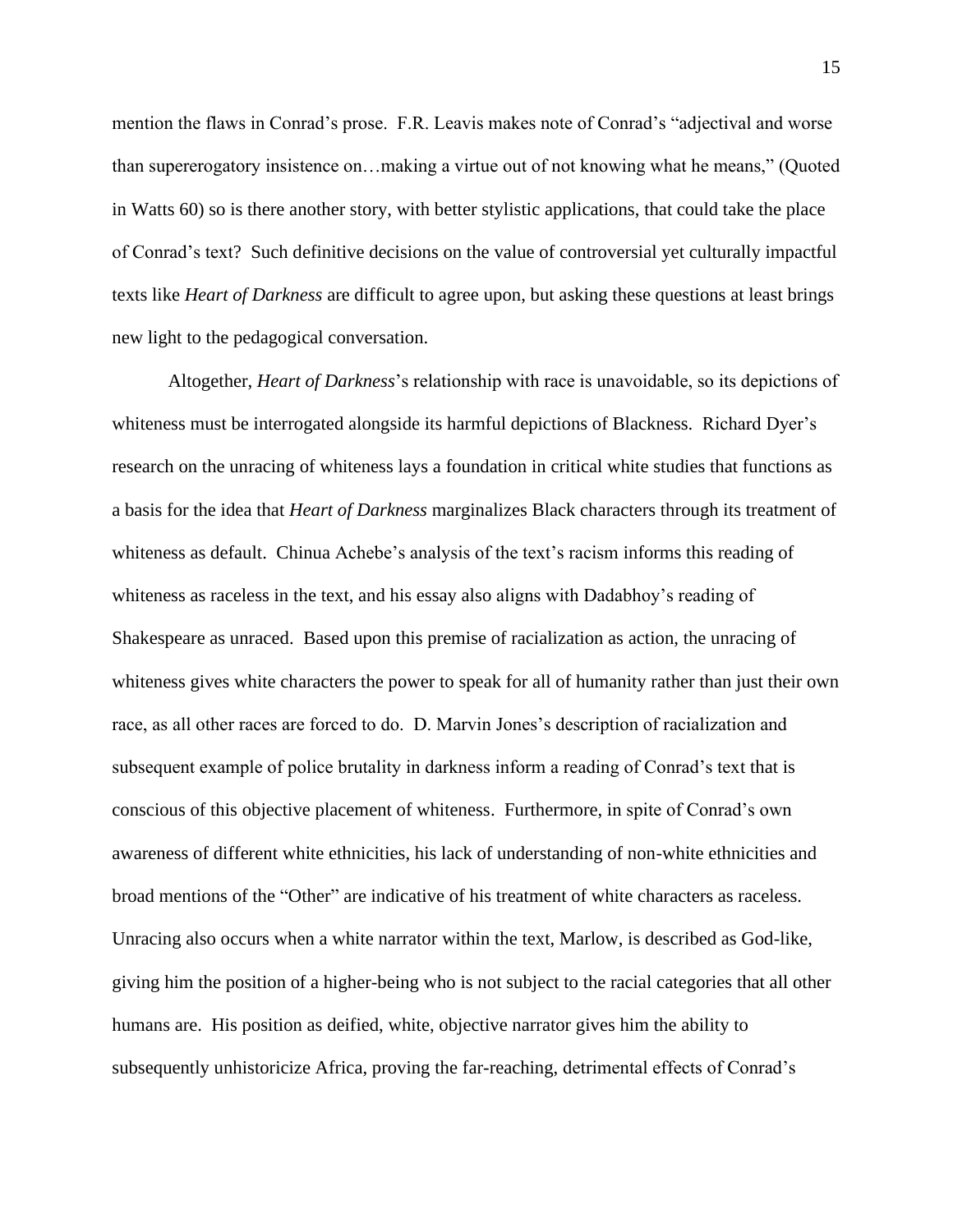unraced whiteness. By reading Conrad's whiteness as raceless, scholars are invited to analyze other white racial representations in canonical texts, as by examining whiteness and Blackness together, one can begin to racialize the concept of whiteness and remove it from its literary and social pedestal.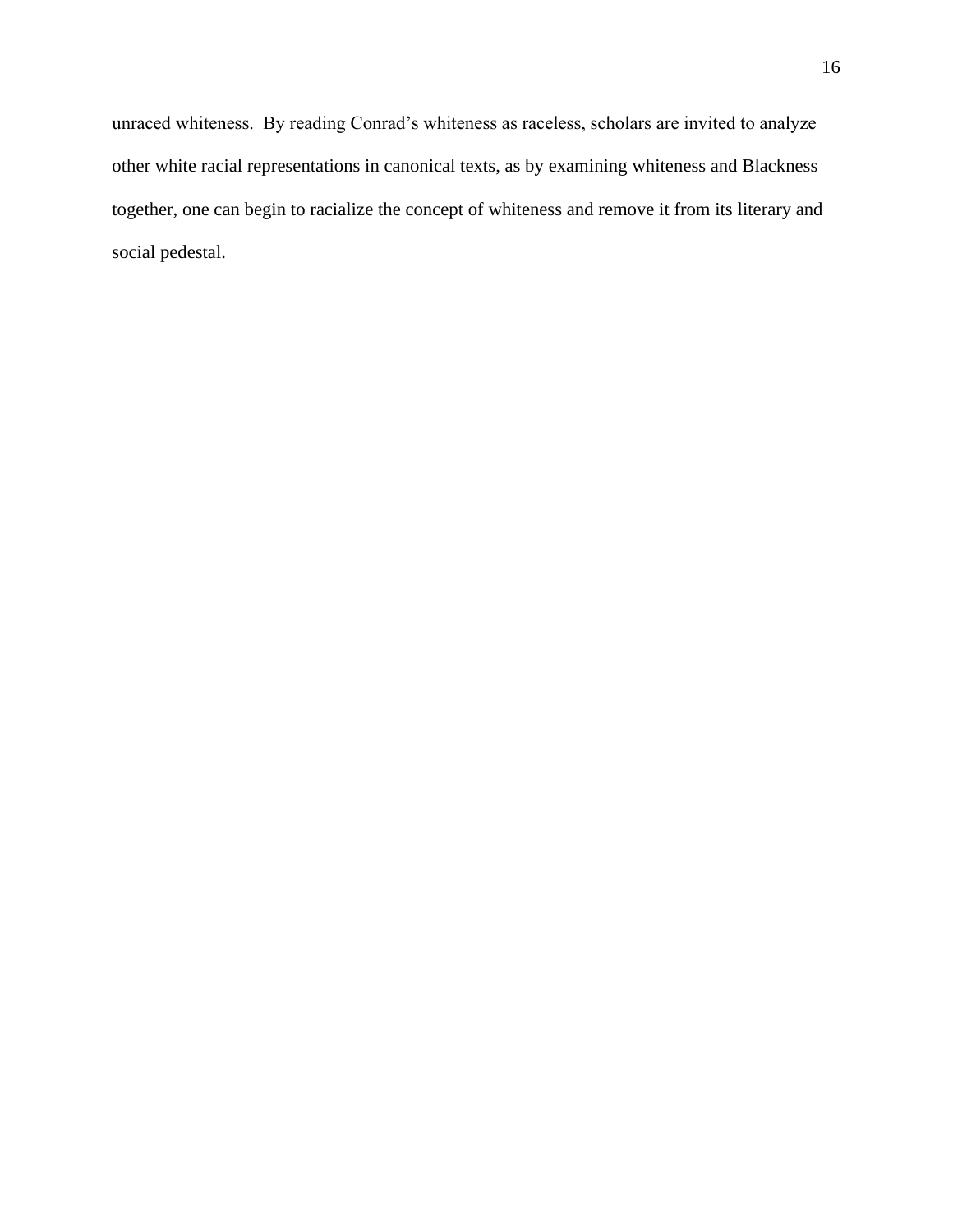## Works Cited

Achebe, Chinua. "An Image of Africa." *Research in African Literatures*, vol. 9, no. 1, Indiana University Press, 1978, pp. 1–15,<http://www.jstor.org/stable/3818468>

Conrad, Joseph. *Heart of Darkness & Selections from the Congo Diary*. Modern Library, 2001.

Dadabhoy, A. "The unbearable whiteness of being (in) Shakespeare." *Postmedieval* 11, 2020,

228–235.<https://doi.org/10.1057/s41280-020-00169-6>

- Dyer, R. "The matter of whiteness." *White: Twentieth Anniversary Edition (2nd ed.)*. Routledge, 2017, pp. 1-40. https://doi.org/10.4324/9781315544786
- Fredrickson, George. "White Images of Black Slaves (Is What We See in Others Sometimes a Reflection of What We Find in Ourselves?)." *Critical White Studies Looking behind the Mirror*, by Richard Delgado and Jean Stefancic, Temple University Press, 1997, pp. 38– 45.
- Jones, D. Marvin. "Darkness Made Visible: Law, Metaphor, and the Racial Self." *Critical White Studies Looking behind the Mirror*, by Richard Delgado and Jean Stefancic, Temple University Press, 1997, pp. 66–78.
- Leavis, F.R. *The Great Tradition: George Eliot, Henry James, Joseph Conrad, Forster, and Woolf*. Ann Arbor: University of Michigan Press, 1990.
- Morrison, Toni. *Playing in the Dark: Whiteness and the Literary Imagination*. Vintage Books, a Division of Random House, Inc, 1993.
- Paramount Pictures Corporation, et al. *Apocalypse Now*. Two-disc special ed., Blu-ray ed. Lionsgate, 2010.